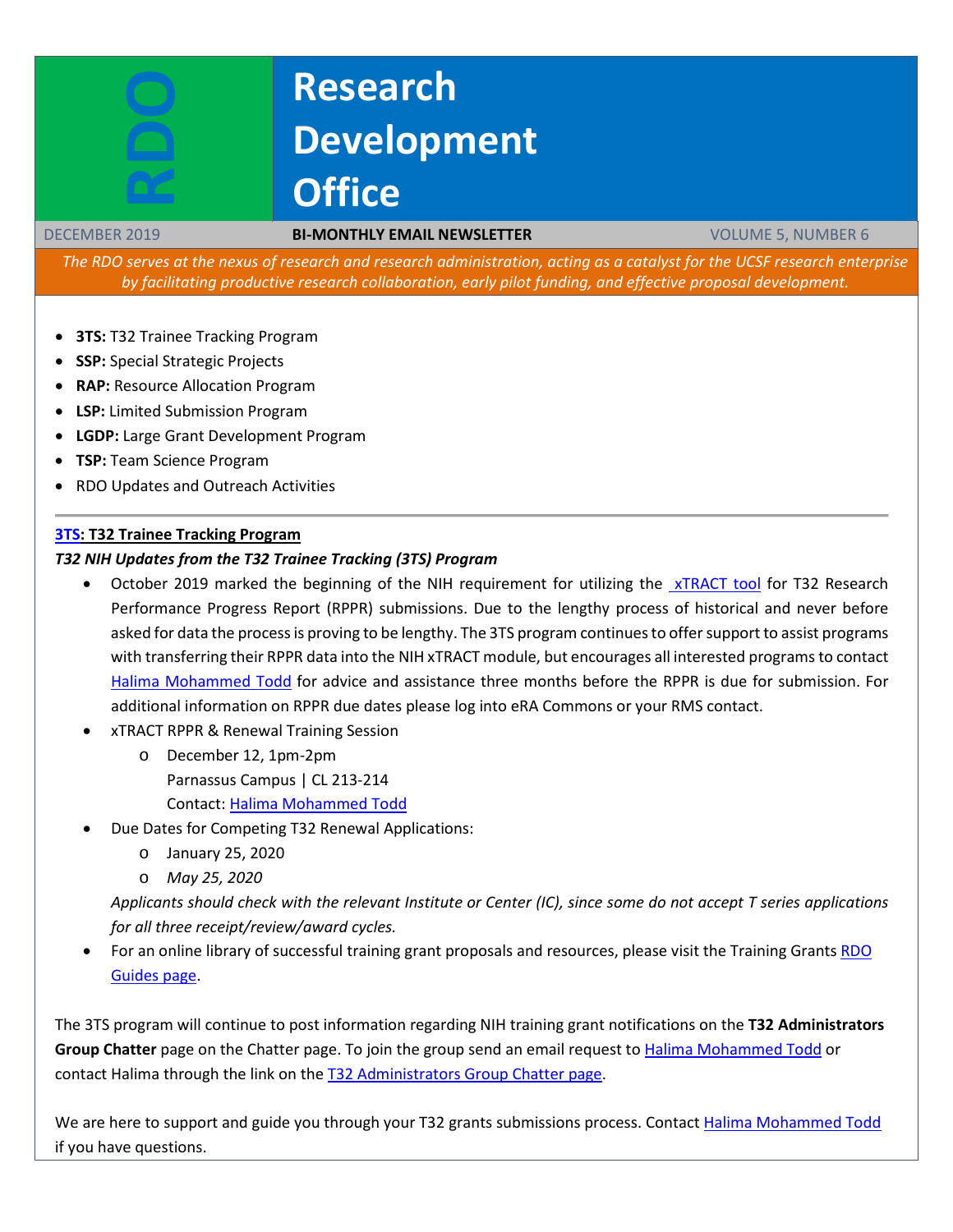#### **[SSP:](http://rdo.ucsf.edu/team-science-research-innovation-program-tsrip) Special Strategic Projects**

#### *Marcus Program in Precision Medicine Innovation*

We are excited to have completed the 2019 Marcus Program in Precision Medicine Innovation (MPPMI) Award competition. Funded generously by George and Judy Marcus, the MPPMI seeks to fuel innovation in precision medicine by fostering creative, high risk, high impact, team science projects. Two of the initiatives - a 1-year \$75,000 Seeding Bold Ideas (SBI) award and a 1-year \$300,000 Transformative Integrated Research (TIR) award – are anchored in basic science, often incorporating novel computer science integration, and extending into the precision medicine continuum toward improved patient outcomes. This year, in response to the new and unprecedented ethical, legal, social implication (ELSI), implementation, and policy matters that will be required to realize the vision of Precision Medicine, we are offering a new grant mechanism supporting innovative research addressing such social science – a 1-year \$150,000 ELSI in Precision Medicine (ELSI) award.

We received 42 applications in total, 20 for the SBI awards, 17 for the TIR awards, and 5 for the new ELSI awards! Check out the [RDO website](https://rdo.ucsf.edu/news/marcus-program-precision-medicine-innovation-overview) for a list of the PI teams and titles of the funded projects.

#### *Tri-Institutional Partnership on Microbiome Research*

UC San Francisco (UCSF), UC Davis (UCD) and Lawrence Berkeley National Laboratory (LBNL), have formed a **Tri-Institutional Partnership on Microbiome Research** to catalyze and fund bold, synergistic, and potentially transformative collaborative research. The partners are convening an **all-day workshop on Feb. 5, 2020 at the Integrative Genomics Building at LBNL** to will foster cross-institutional interaction and will **follow with a substantive seed grant opportunity** supported by all three institutions. The focus of this collaborative effort will be to tackle the major gaps in microbiome knowledge and technology that have been identified by the OSTI Microbiome Interagency Working Group's [FY2018-2022](https://www.osti.gov/servlets/purl/1471707/) Strategic Plan for [Microbiome](https://www.osti.gov/servlets/purl/1471707/) Research, with the goal of positioning the institutions favorably for follow-on extramural funding. If you are interested in participating, contact Emma Alme at [emma.powell@ucsf.edu](mailto:emma.powell@ucsf.edu) or rdoinfo@ucsf.edu.

#### **[RAP:](https://rap.ucsf.edu/) Resource Allocation Program**

*Review of the RAP Fall 2019 Cycle is completed – Final award decisions available before winter holiday break.* RAP received 215 proposals for the Fall 2019 cycle, a 30% increase from the Fall 2018 cycle! Of these, 52 were submitted for independent review. The Independent Review programs include Catalyst, the Kavli IFN Collaboration Award (new) and the Faculty Development Award in Precision Medicine (new). A total of 163 proposals were reviewed by 11 expert faculty panels.

All applicants are notified of the competition results soon after the funding decisions are finalized. Additionally, all applicants (awarded and not awarded) will have access to the written reviews and final scores in the RAP portal on their dashboard. Proposals that were "triaged" (not-discussed) during the review meeting are not assigned final scores. Awarded applicants are notified directly by the sponsoring agency. Applicant and agency interface in the post-award process that begins with the award set-up, and continues with scheduled progress reports. Applicants not awarded, are notified via the RAP portal email.

The statistics for the Fall 2019 Cycle and the names of the awardees will be posted on the RAP website; under the "Resources" tab in January 2020. Thanks to all who participated by either submitting proposals or serving as reviewers and **congratulations to the awardees!**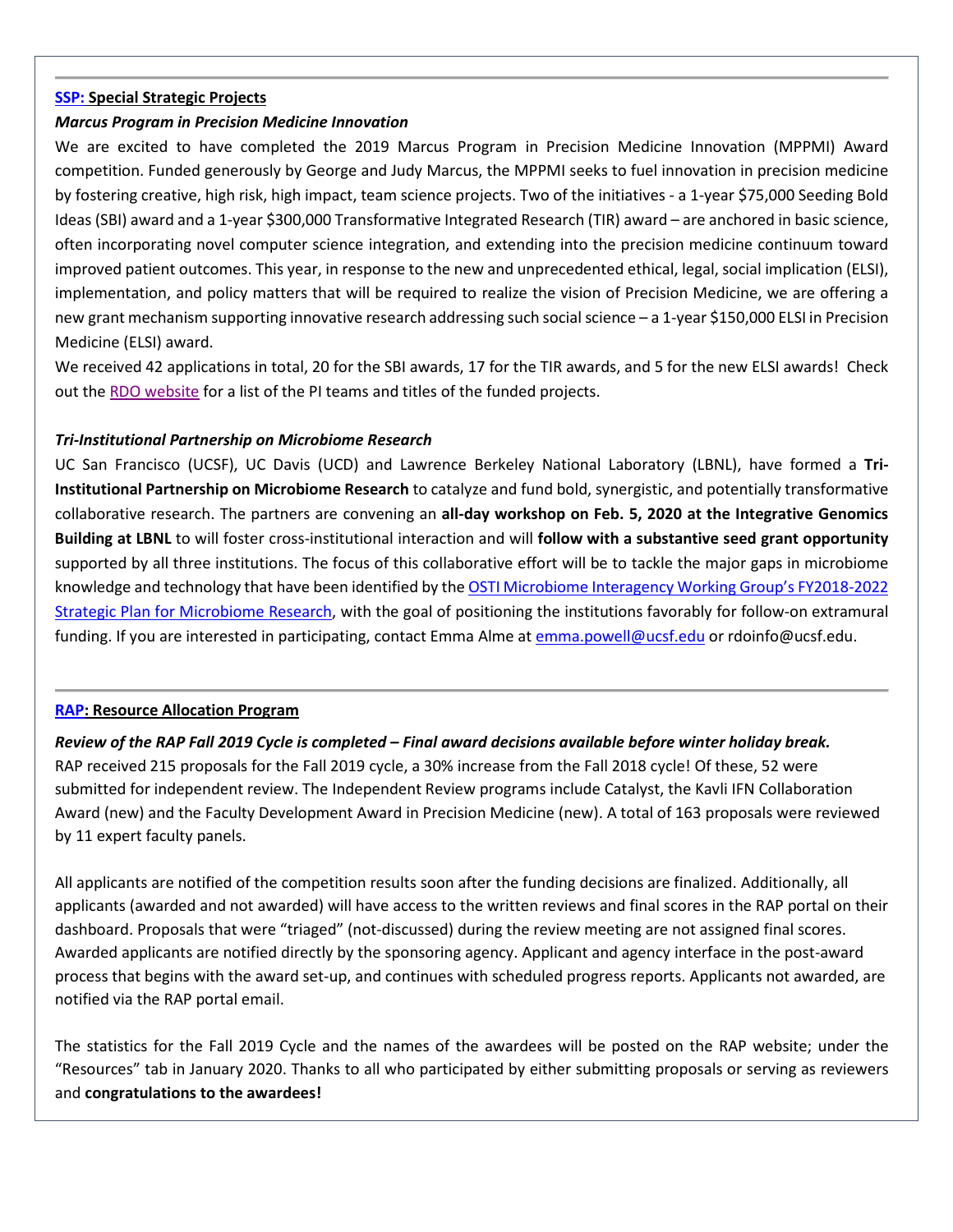**We are gearing up for the next RAP Funding Cycle (Spring) to launch on Monday, January 27, 2020**. During this time, RAP collaborates with the funding agencies in updating current grant opportunities as well as introducing new sponsors to the mix.

# **RAP Spring 2020 Key Dates**

- Call for Applications: **Monday, January 27, 2020**
- Application Submission Deadline: Monday, **March 2, 2020**

# *Key RAP Web Resources to review before applying for grant:*

- [Homepage](https://rap.ucsf.edu/home) shows the deadlines, "How RAP Works", "3 Steps to Apply" and new funding opportunities
- [Determine Eligibility & Compare Grants](https://rap.ucsf.edu/determine-eligibility-compare-grants) assists applicants in identifying the most opportune grant based on applicant's eligibility.
- Eligibility requirements **need to be met as of date of submission, no waivers allowed.**
- [Submission Rules](https://rap.ucsf.edu/submission-rules) list all rules that govern the submission.
- [https://rap.ucsf.edu/submission-rulesResources](https://rap.ucsf.edu/submission-rules) offers Statistics, Past Awardees, Success Stories, and more.

# **[LSP:](http://rdo.ucsf.edu/limited-submission-program-lsp) Limited Submission Program**

*Current LSOs of note:*

| <b>Internal Deadline</b>         | <b>Sponsor</b>            | <b>Opportunity Title</b>        |
|----------------------------------|---------------------------|---------------------------------|
| December 19th, 2019              | Mary Kay Foundation       | Cancer Research Grant           |
|                                  | <b>HRSA</b>               | Rapid Antiretroviral Therapy    |
| December 19 <sup>th</sup> , 2019 |                           | (ART) Start in the Ryan White   |
|                                  |                           | HIV/AIDS Program -              |
|                                  |                           | <b>Dissemination Assistance</b> |
|                                  |                           | Provider                        |
| December 19 <sup>th</sup> , 2019 |                           | Post baccalaureate Research     |
|                                  | <b>NIH NIGMS</b>          | Education Program(R25)          |
|                                  | <b>HRSA</b>               | <b>Addiction Medicine</b>       |
| December 19th, 2019              |                           | Fellowship                      |
|                                  |                           | Natural Experiments of the      |
| December 19th, 2019              | CDC.                      | Impact of Population-targeted   |
|                                  |                           | Policies to Prevent Type 2      |
|                                  |                           | Diabetes and Diabetes           |
|                                  |                           | Complications                   |
|                                  |                           | Pathway to Independence         |
| January $2nd$ , 2020             | NIH NCI                   | Award for Outstanding Early     |
|                                  |                           | <b>Stage Postdoctoral</b>       |
|                                  |                           | Researchers                     |
| January 2 <sup>nd</sup> , 2020   | St. Baldrick's Foundation | Spring Grant Cycle              |

#### *Upcoming LSOs:*

Please see below for some limited submission opportunities (LSOs) we expect to announce over the next few months. Mark your calendars accordingly!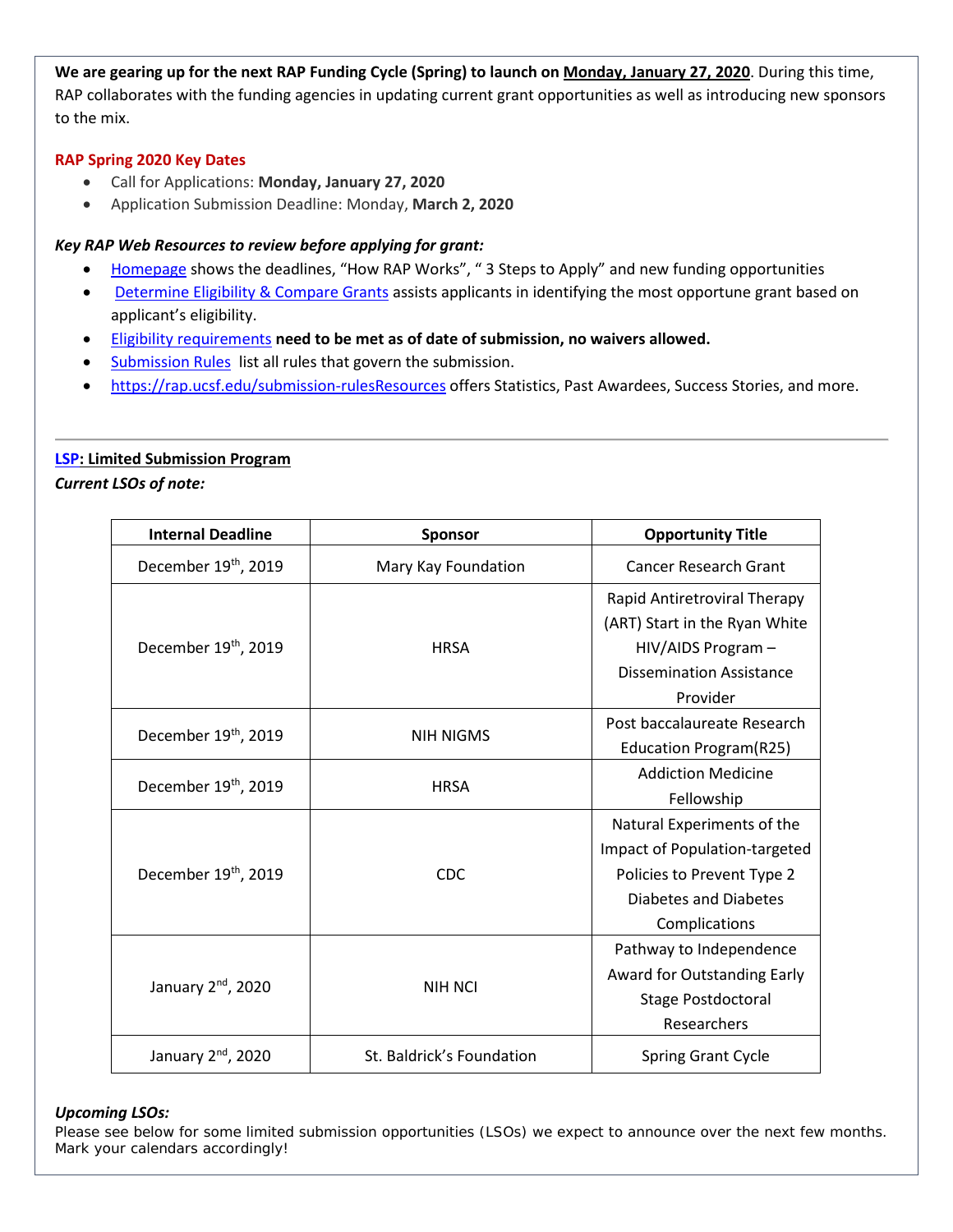| <b>MONTH LSP TO</b><br><b>ANNOUNCE</b> | <b>Sponsor</b>                              | <b>Opportunity Title</b>                  |
|----------------------------------------|---------------------------------------------|-------------------------------------------|
| December                               | American Association of Medical<br>Colleges | Hebert W. Nickens Faculty<br>Fellowship   |
| January                                | Packard                                     | Fellowships in Science and<br>Engineering |

\*\*Please note: These LSOs are typically offered the same time each year. Both the availability and eligibility *requirements noted are approximate and subject to change.\*\**

**Important Links:** More information about the LSP & Current LSO listings: [rdo.ucsf.edu/LSP.](http://rdo.ucsf.edu/limited-submission-program-lsp)

#### **[LGDP:](http://rdo.ucsf.edu/large-grant-development-program-lgdp) Large Grant Development Program**

Last issue we described how you can use Airtable for proposal development. Airtable is a very flexible format, and has lots of potential applications. Here are some other uses we've been thinking about in the RDO:

- Tracking all proposals supported by the Limited Submissions Program
- Coordinating the review and selection of limited submission opportunities
- Managing internal funding competitions
- Planning large events

#### **What is Airtable?**

This free, online project management tool gives you the power of a super-flexible database to connect all aspects of your proposal development process —and design the perfect workflow—all in one place.

Are you interested in trying Airtable? If so, create an account at Airtable.com.

Project managing grant proposals is just one service that the Large Grant Development Program (LGDP) offers. If you'd like to learn more about our other services, contact the LGDP Manager, Dr. Kristin Dolan [\(kristin.dolan@ucsf.edu\)](mailto:kristin.dolan@ucsf.edu).

#### **[TSP:](http://rdo.ucsf.edu/team-science-research-innovation-program-tsrip) Team Science Program**

The TSP develops and facilitates intra- and inter-campus networking events, enabling participating researchers to meet investigators outside their usual circle of collaborators and to brainstorm new research ideas or expand the aims of their current work.

If you manage a UCSF group with a mission that includes team building activities or you would like to add such activities to a new grant or renewal, get in touch with [Gretchen Kiser.](mailto:gretchen.kiser@ucsf.edu?subject=TSP%20inquiry)

# **RDO Updates and Outreach Activities**

# *Keep on the lookout for Funding Fridays!*

Moving forward, funding opportunities from all over campus will be coming into your email inbox on **Fridays**! In an effort to improve the communication of funding opportunities, UCSF campus offices will be disseminating funding opportunities via email on a single day of the week (when not constrained by short deadlines, of course).